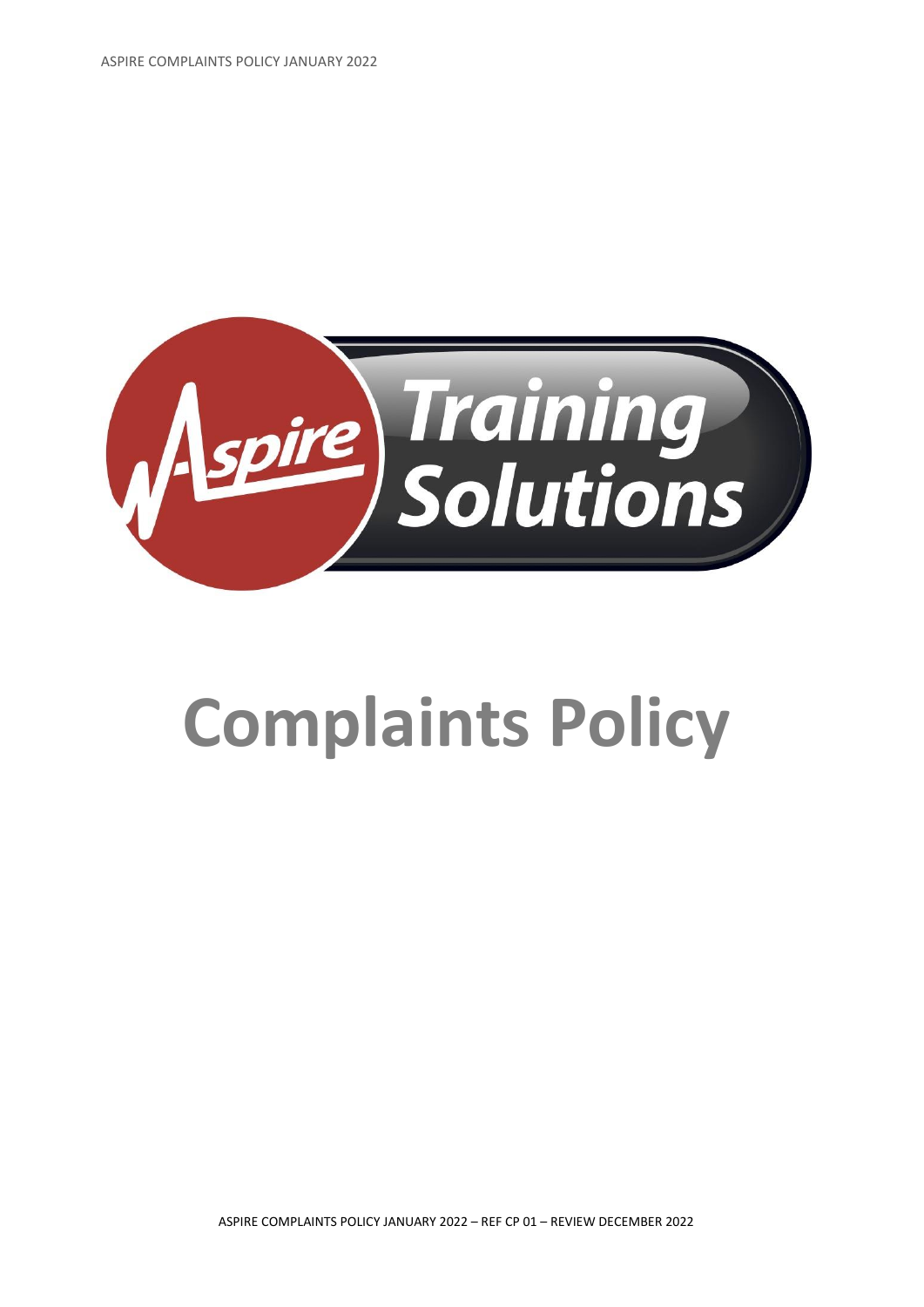$\sim$   $\sim$ 

| <b>POLICY APPROVAL</b>                           |                                     |           |                      |                                     |     |  |
|--------------------------------------------------|-------------------------------------|-----------|----------------------|-------------------------------------|-----|--|
| <b>Approval Required</b>                         | Indicate with a tick $(\checkmark)$ |           | <b>Annual Review</b> | Indicate with a tick $(\checkmark)$ |     |  |
|                                                  | Yes $\checkmark$                    | <b>No</b> | <b>Required</b>      | Yes $\checkmark$                    | No. |  |
| <b>Approval Panel</b>                            | $\bullet$                           |           |                      |                                     |     |  |
| <b>Approved by:</b><br><b>Director</b>           | Name:<br>James Trowman              |           | Signature:           | Date:<br>January 2022               |     |  |
| <b>Approved by:</b><br><b>Chair of the Board</b> | Name:<br>Nikki Witham               |           | Signature:           | Date:<br>January 2022               |     |  |
| <b>Policy Review Date</b>                        | December 2022                       |           |                      |                                     |     |  |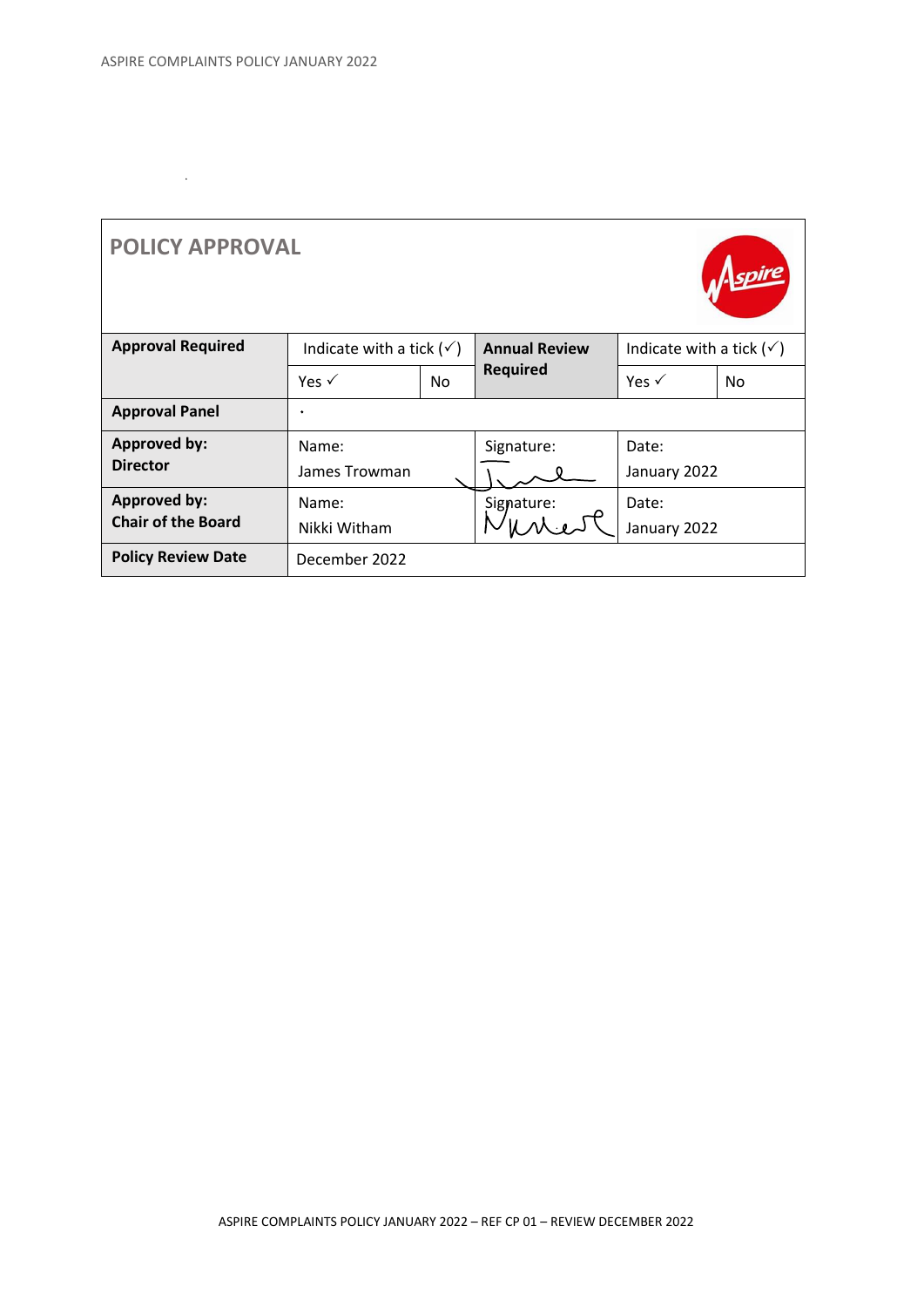## **POLICY STATEMENT**

This complaints policy aims to ensure that complaints are resolved as fairly and quickly as possible. Complaints matter for everyone using our services, who deserve an explanation when things go wrong and want to know that steps have been taken to make it less likely to happen to anyone else. They matter because every concern or complaint is an opportunity to improve. Complaints may signal a problem and we need to know as a business how to improve at all times and at all opportunities.

Complaints tell us about the quality of our delivery. They tell us about how responsive a member of staff is, how safe, effective, caring and well-planned they are.

Aspire place feedback from people who use our services at the heart of our work, because every concern is an opportunity for us to improve the quality of our provision. We also want to hear about positive experiences so we can highlight good and outstanding services.

We take complaints seriously – and we expect our staff to do so too. All learner/apprentice inductions describes complaints handling. Poor practice will be found and acted on. Good practice will be shared.

We work to make it easier to give us good quality feedback, and work with our staff/associates to improve learner's experience.

## **SCOPE**

This policy applies to all apprenticeship provision provided by Aspire. We want to provide good-quality services for everyone, but things sometimes go wrong. If they do, we need to know about them so that we can put them right and learn from them. This will help us to improve our performance.

## **HOW WILL WE DO THAT?**

We will make it easy for apprentices to make a complaint by doing the following.

Giving you the chance to make a complaint:

- in person to their skills trainer or skills coach
- email: [info@aspire-sports.co.uk](mailto:info@aspire-sports.co.uk)
- by phone 0121 663 1979
- by using the complaint form (attached to this policy)

## **WHAT IS A COMPLAINT?**

Anyone who feels that they have had a poor service from us, or from someone providing the service for us, and have tried to get the problem solved by speaking to someone in the relevant department. This will affect you and will need a particular response from us.

## **WHAT HAPPENS THEN?**

Except in exceptional circumstances, every attempt will be made to ensure that both the complainant and Aspire maintain confidentiality. However, the circumstances giving rise to the complaint may be such that it may not be possible to maintain confidentiality (with each complaint judged on its own merit). Should this be the case, the situation will be explained to the complainant.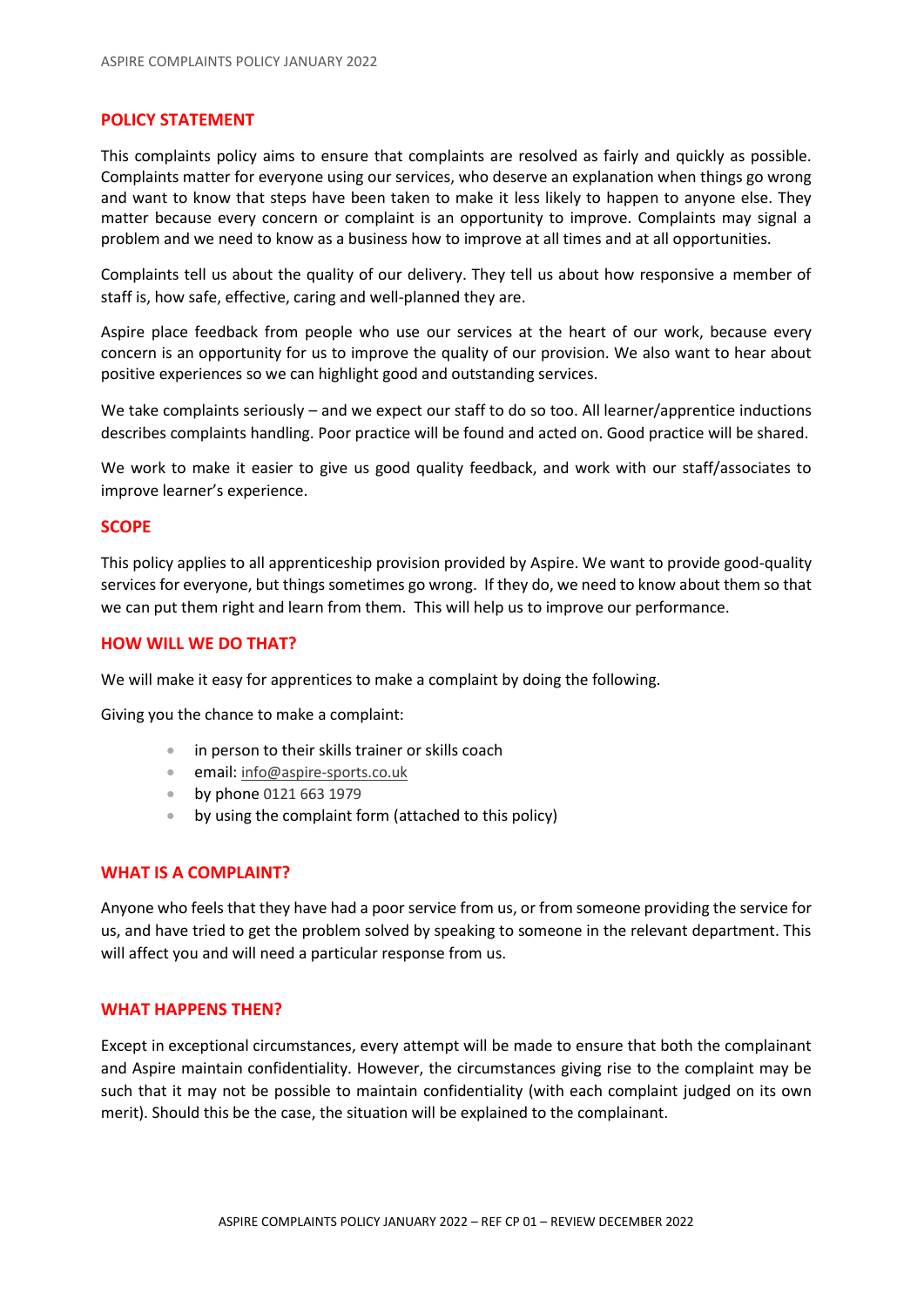## **RESPONSE FROM US**

We will acknowledge your complaint within two working days of receiving it. We will tell you the name of the person who is dealing with your complaint. You will receive a full response within five working days. If this is not possible, we will send you a letter explaining why there is a delay and saying when you will receive a full response.

## **SOLUTIONS**

If your complaint is accepted, the person involved will try to solve the problem by doing the following.

- Apologising to you and explaining what went wrong
- Providing the service, you are entitled to receive
- Changing procedures so that the mistake is not repeated
- Asking you to detail any recommendations of areas where we can improve our performance concerning the information, advice and guidance given

## **EQUALITY AND DIVERSITY**

Apprentices have the right to express dissatisfaction with the services they receive from Aspire. Apprentices using this policy can expect to be treated fairly and without discrimination.

As part of the Prevent strategy we promote the Fundamental British Values to reflect life in modern Britain. These values are Democracy, Rule of Law, Respect and Tolerance, Individual Liberty. Fundamental British Values underpin what it is to be a citizen in a modern and diverse Great Britain valuing our community and celebrating diversity of the UK.

Fundamental British Values are not exclusive to being British and are shared by other democratic countries as a way of creating an orderly society, where individual members can feel safe, valued and can contribute for the good of themselves and others.

These will mirror our principles and values and all the work areas that we support. These will occur throughout our programmes and will be promoted by all staff.

# **DISSEMINATION OF THE COMPLAINTS PROCEDURE**

The Complaints Procedure shall be:

- Discussed on training courses
- Included in the learner/apprentice induction booklet
- Available of the Aspire website at the following lin[k Aspire Policies | Aspire Sports \(aspire](https://www.aspire-sports.co.uk/aspire-policies)[sports.co.uk\)](https://www.aspire-sports.co.uk/aspire-policies)
- The web link will be given to every learner as part of the induction process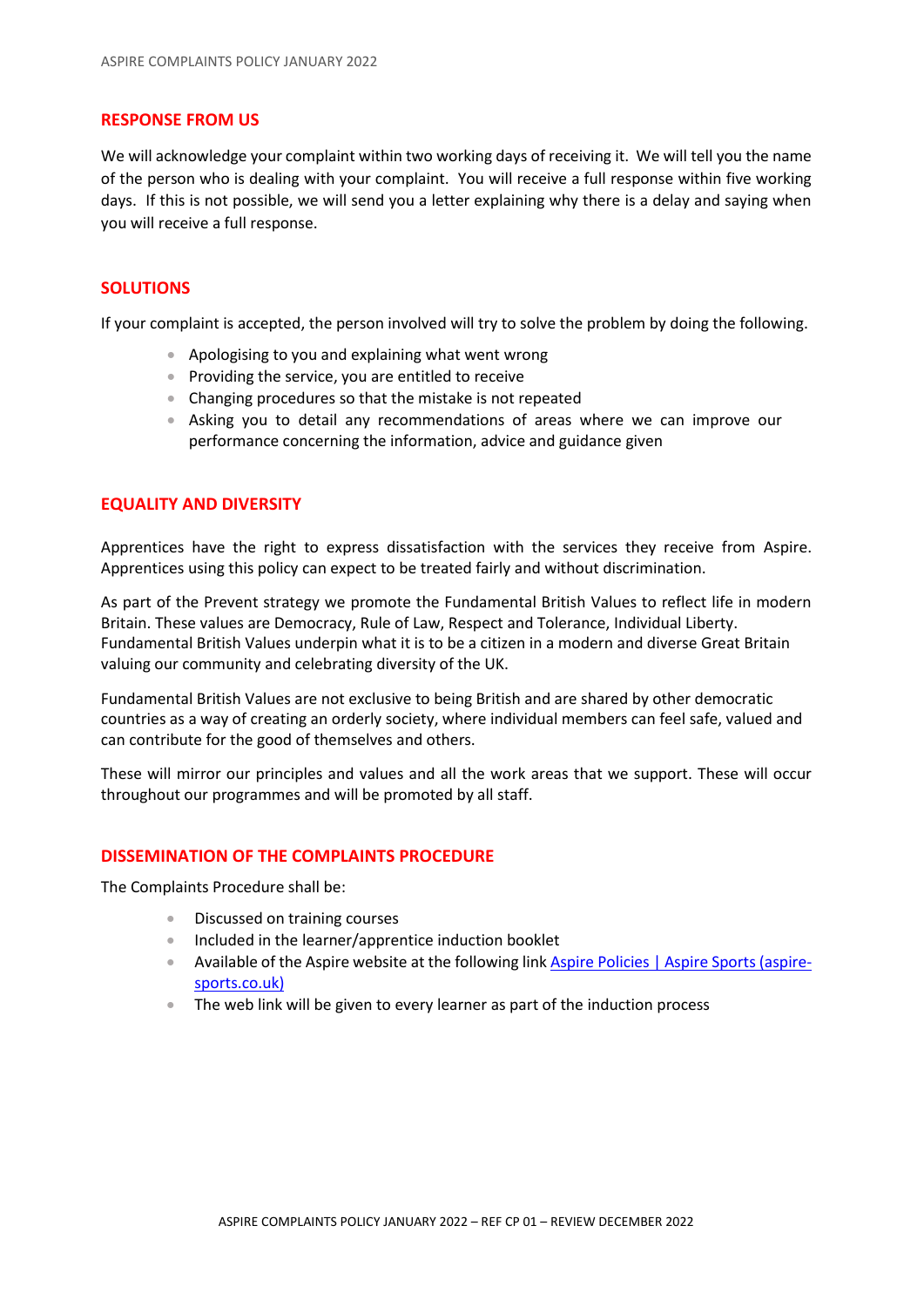## **COMPLAINTS PROCEDURE STAGE 1**

#### **The Stage 1 procedure has three stages:**

- Informal
- Formal 1 –
- Formal 2 Panel

#### **INFORMAL**

Apprentices who wish to raise issues about the conduct of trainers, assessors and supervisors may request an informal meeting with the Head of Quality. The purpose of the meeting is to enable the apprentice to talk through and clarify any issues they have concerning assessment; a record will be kept of such meetings. The meeting should be requested within two weeks of the event occurring.

## **FORMAL 1**

If this meeting fails to resolve the matter to the satisfaction of the apprentice then the QuAHead of Quality will conduct a meeting with the skills trainer/ skills coach or staff member in question to explore the substance of the learner/apprentice's complaint.

A record will be kept of action and timescale agreed and the Head of Quality will report this back to the apprentice within three working days. If subsequent action fails to resolve the matter, within the timescale, then the apprentice has the right to initiate the second stage of the formal complaint.

## **FORMAL 2**

If an apprentice wishes to complain, the complaint is lodged in writing with the Managing Director, within ten days of the previous stage of the procedure being completed or expiry of agreed informal action timescale. The Managing Director:

- Formally acknowledges receipt of the complaint.
- Sets a date for the complaint to be considered by a complaint panel.
- Notifies the external verifier that a complaint has been lodged and gives details of how it will be heard, including the composition of the complaint panel.

We would request that you substantiate any complaints or allegations with as much written factual evidence as you can. It might be that we contact you for further information if required in order to investigate any complaint raised, please ensure you enclose contact details. This will assist in reaching a speedy conclusion to the complaint.

The complaint panel meets to consider the complaint within 28 working days of the date of receipt of the complaint form.

## **COMPLAINTS PANEL**

The panel shall be small and formed so as to be objective and independent and will normally consist of:

- A member of the Senior Management Team
- A skills trainers/ skills coach for the relevant apprenticeship and or award (if applicable)
- An Internal Quality Assurer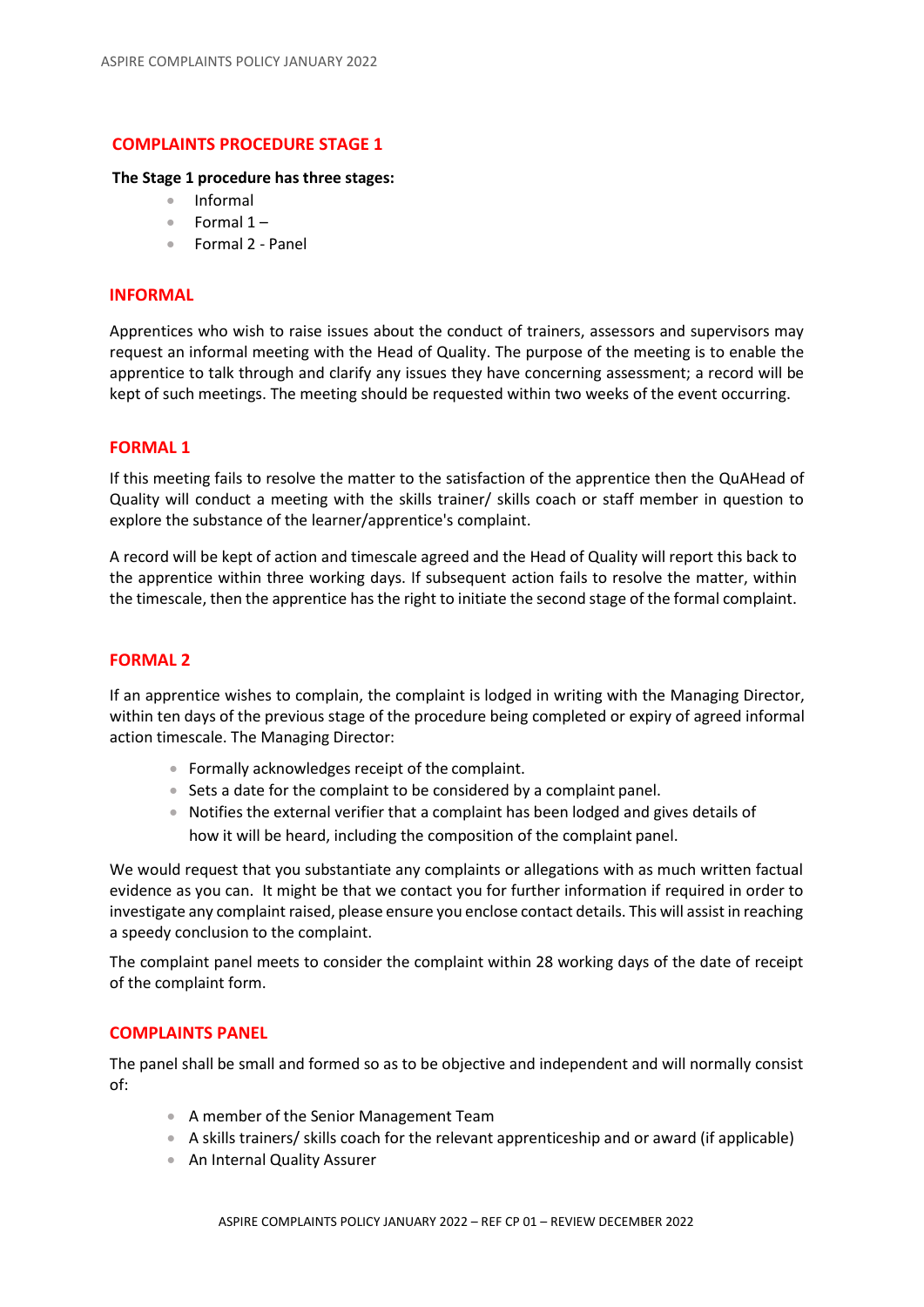The panel will ensure that:

- It has full accounts from all parties involved. The Internal Quality Assurer can support the learner in the preparation of the written report/account of the issue/complaint.
- It will not have as members anyone involved in the complaint.
- They will inform the learner that they have the right to be accompanied in the panel meeting.

#### **OUTCOME**

The outcome of the complaint shall also be recorded, together with reasons for that decision, with the outcome falling into one of the following categories:

- Complaint resolved informally.
- Complaint dismissed
- Complaint to be dealt with under another procedure
- Complaint upheld and the appropriate action deemed to be one of:
	- o Counselling
	- o Training
	- o General supervision
	- o Other management action including disciplinary

#### **FURTHER INFORMATION**

Education and Skills Funding Agency Complaints: [https://www.gov.uk/government/organisations/education-and-skills-funding](https://www.gov.uk/government/organisations/education-and-skills-funding-agency/about/complaintsprocedure#complain-about-a-post-16-training-provider-college-or-employer-we-fund)[agency/about/complaintsprocedure#complain-about-a-post-16-training-provider-college-or](https://www.gov.uk/government/organisations/education-and-skills-funding-agency/about/complaintsprocedure#complain-about-a-post-16-training-provider-college-or-employer-we-fund)[employer-we-fund](https://www.gov.uk/government/organisations/education-and-skills-funding-agency/about/complaintsprocedure#complain-about-a-post-16-training-provider-college-or-employer-we-fund)

Awarding Body Complaints:

Contacts for each awarding body available from the Head of Quality.

## **ASSESSMENT EXAMINATION OR EPA DECISION APPEALS**

Aspire aims to provide a high-quality service to all our apprentices. However occasionally, individuals may be unhappy about some aspect of their training or assessment which may give rise to concern. Each apprentice has the right to appeal against an assessment decision if he/she feels that a decision is unfair.

This process is designed to ensure concerns are dealt with effectively and in the shortest possible time.

## **HOW DO I APPEAL?**

• If you feel that you have been wrongly or unfairly treated, you should, in the first instance, speak to the trainer concerned to try and resolve the problem informally within 2 weeks of the assessment/feedback taking place.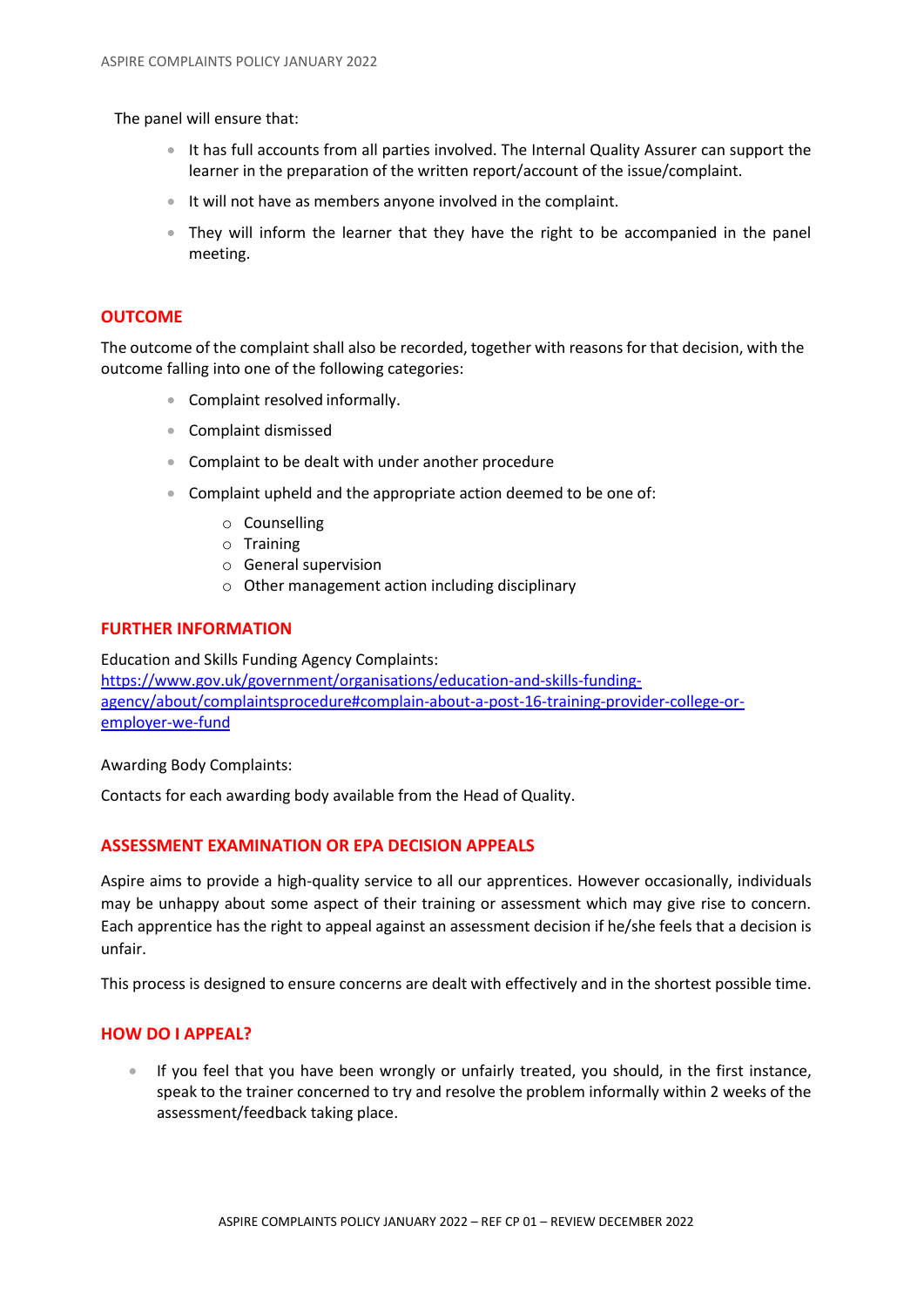- If the issue remains unresolved then the learner should submit a formal letter of appeal to an Internal Quality Assurer (within two weeks of feedback provided), with the details of the qualifications and any supporting evidence.
- If the appeal remains unresolved as a result of the internal Quality Assurer's review of the evidence provided, the appeal will then be referred to the Operations Manager.
- A panel made up of Senior Leadership Team in consultation with the internal quality assuror and tutor will meet to judge the evidence within 30 days of escalation.
- Within seven days of receipt of the decision made by the above the Managing Director will advise the apprentice of the decision in writing.
- Should the apprentice remain unhappy with the decision then the apprentice has the right to appeal to the relevant awarding body/EPA, within 7 days.
- The awarding body/EPA decision is final.

## **QUALITY ASSURANCE**

The Head of Quality will monitor the appeals procedure, in order to ensure that quality standards and the effectiveness of the procedure are maintained.

The Head of Quality will ensure that records on any matters related to the Appeals Procedure are maintained. These records will be held securely and remain confidential to the parties involved.

## **FURTHER POINTS TO RAISE**

- If at any stage of the appeal you require any guidance, support or further assistance you should speak to a member of the senior management team. Alternatively, you could speak to your line manager or mentor (if appropriate). Any help you seek will be in the strictest confidence.
- It is important that if you make the decision to appeal you appreciate that no one will proceed further without your agreement. If you feel your concern has been resolved, you can withdraw at any stage.
- Any apprentice who thinks that there are circumstances outside the course. Such as health or personal problems, which could adversely affect their performance in any form of assessment should bring these to the attention of the skills trainer as soon as possible before the relevant assessment.
- Any apprentice who believes that the assessment is taking place in conditions, which could significantly adversely affect their performance, should bring these to the attention of the tutor at the time of the assessment.